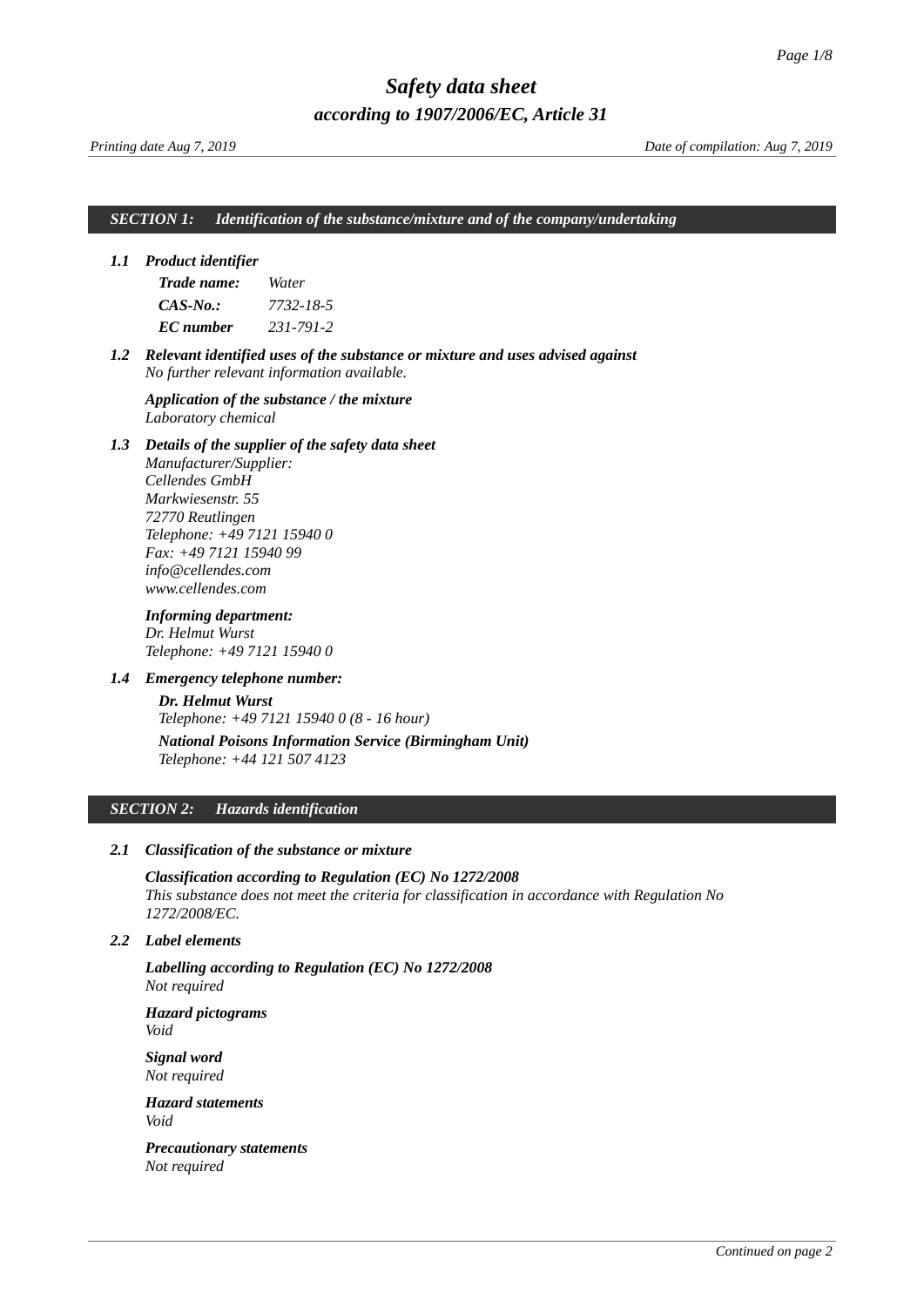## *Trade Name: [Water](#page-0-0)*

*Printing date Aug 7, 2019 Date of compilation: Mar 15, 2017*

*(continued from page 1)*

*2.3 Other hazards*

*Results of PBT and vPvB assessment PBT: Not applicable vPvB: Not applicable.*

## *SECTION 3: Composition/information on ingredients*

| 3.1 | <b>Substances</b>         |                  |
|-----|---------------------------|------------------|
|     | Name of substance:        | Water            |
|     | EC number:                | 231-791-2        |
|     | CAS number:               | 7732-18-5        |
|     | <b>Molecular formula:</b> | H <sub>2</sub> O |
|     | Molar mass:               | $18,02$ g/mol    |
|     |                           |                  |

#### *3.2 Mixtures Void*

# *SECTION 4: SECTION 4: First aid measures*

## *4.1 Description of first aid measures*

*General information*

*No special measures required.*

# *After inhalation*

*No special measures are necessary.* 

#### *After skin contact*

*No special measures are necessary.* 

# *After eye contact*

*No special measures are necessary.* 

# *After swallowing*

*No special measures are necessary.* 

- *4.2 Most important symptoms and effects, both acute and delayed Symptoms and effects are not known to date*
- *4.3 Indication of any immediate medical attention and special treatment needed None*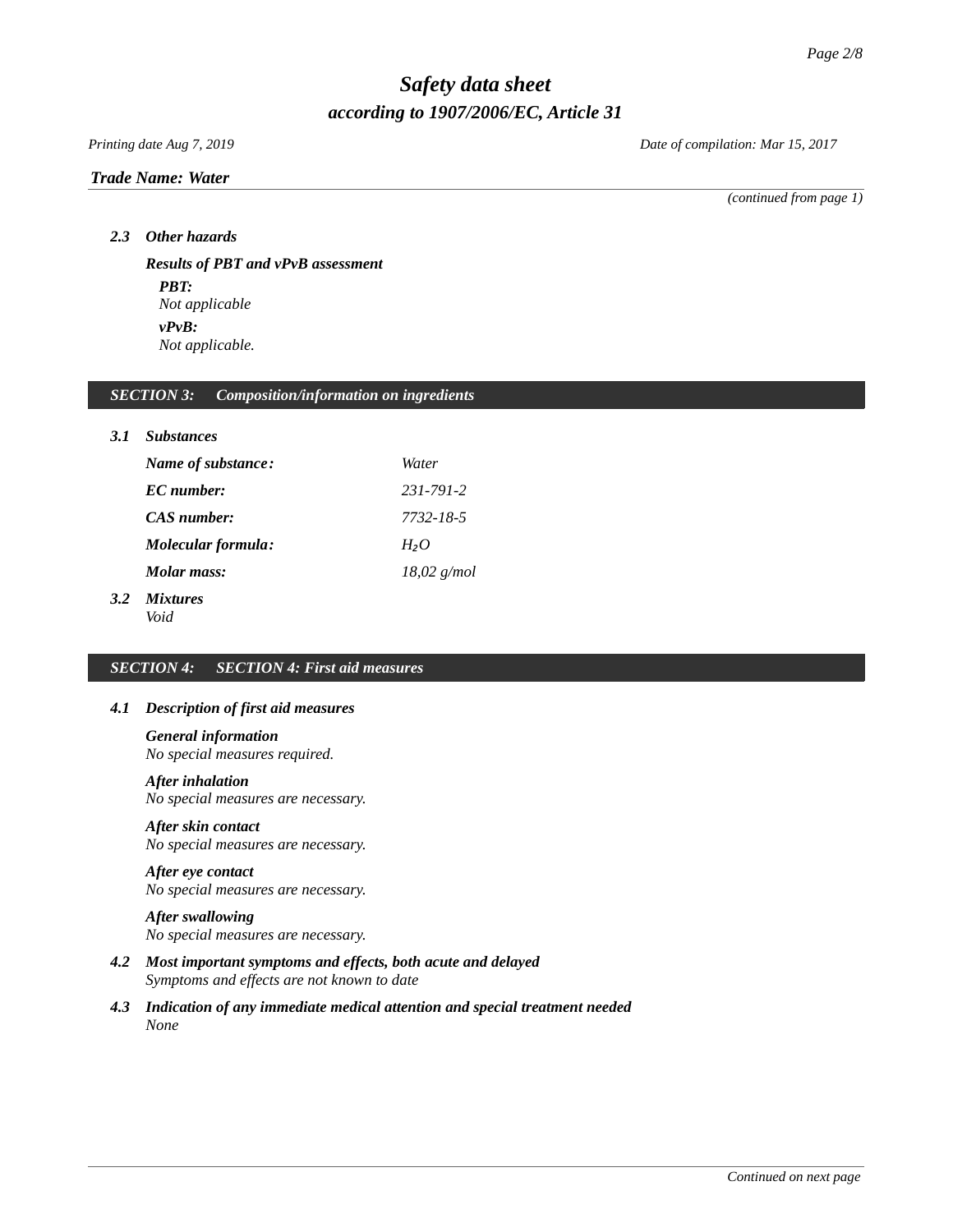#### *Printing date Aug 7, 2019 Date of compilation: Mar 15, 2017*

#### *Trade Name: [Water](#page-0-0)*

*(continued from page 2)*

#### *SECTION 5: Firefighting measures*

- *5.1 Extinguishing media*
	- *Suitable extinguishing agents The product is not flammable*

*For safety reasons unsuitable extinguishing agents Not applicable*

- *5.2 Special hazards arising from the substance or mixture None*
- *5.3 Advice for firefighters Non-combustible.*

#### *SECTION 6: Accidental release measures*

- *6.1 Personal precautions, protective equipment and emergency procedures Not required.*
- *6.2 Environmental precautions: No special measures required.*
- *6.3 Methods and material for containment and cleaning up:*

*Advices on how to contain a spill No special measures are necessary*

*Advices on how to clean up a spill Absorb with liquid-binding material (cloth, fleece, sand, diatomite, universal binders, sawdust).*

*6.4 Reference to other sections See Section 8 for information on personal protection equipment. See Section 13 for information on disposal.*

## *SECTION 7: Handling and storage*

*7.1 Precautions for safe handling No special measures required.*

> *Information about protection against explosions and fires: No special measures required.*

*7.2 Conditions for safe storage, including any incompatibilities*

*Incompatible substances or mixtures Observe hints for combined storage.*

#### *Storage*

*Recommended storage temperature: 15 - 25 °C. C*

*Information about storage in one common storage facility: Not required.*

*Further information about storage conditions:*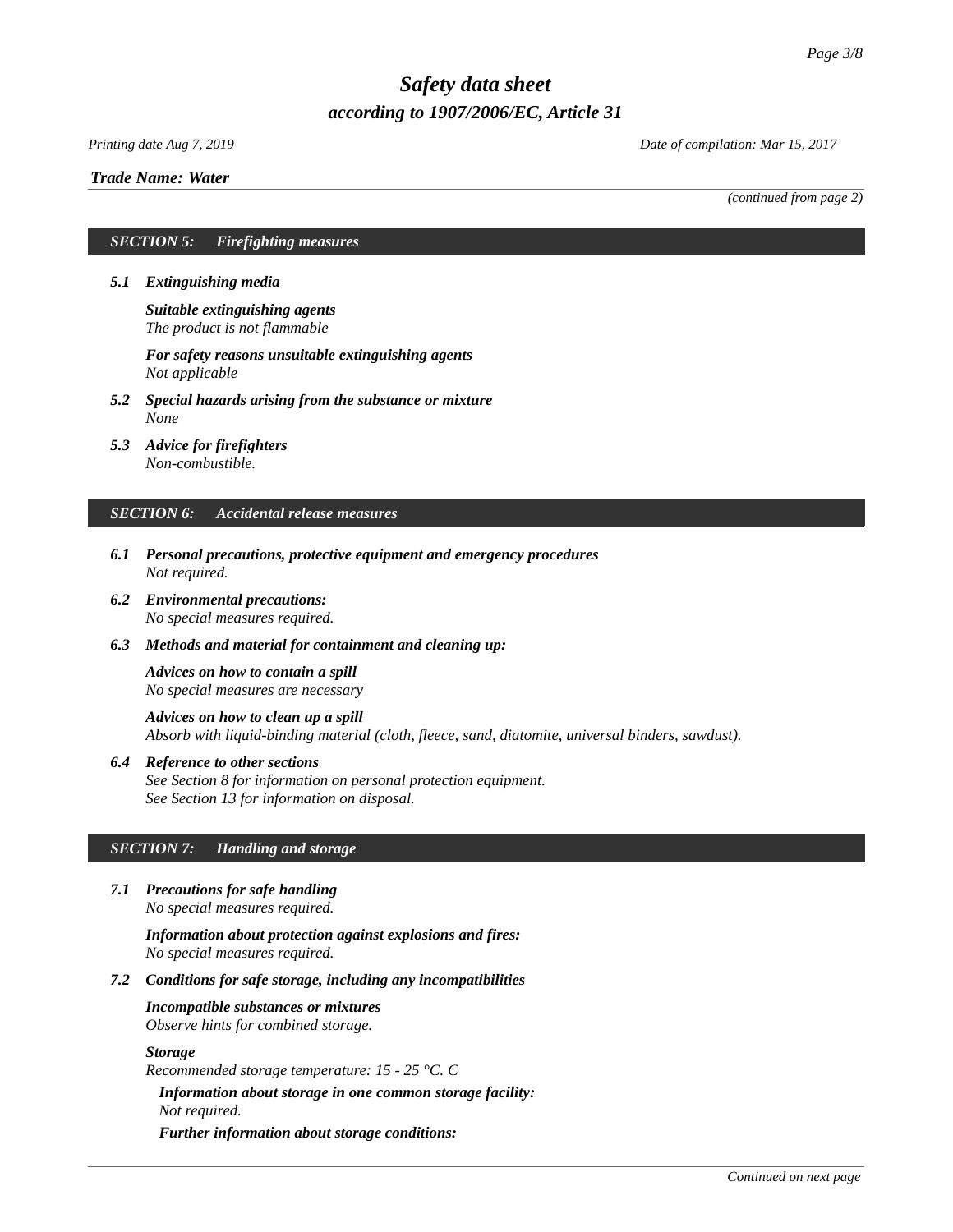*Printing date Aug 7, 2019 Date of compilation: Mar 15, 2017*

#### *Trade Name: [Water](#page-0-0)*

*(continued from page 3)*

*None. Storage class 12*

# *7.3 Specific end use(s)*

*No further relevant information available.*

#### *SECTION 8: Exposure controls/personal protection*

#### *8.1 Control parameters*

#### *Components with limit values that require monitoring at the workplace:*

*The product does not contain any relevant quantities of materials with critical values that have to be monitored at the workplace.*

#### *8.2 Exposure controls*

*Appropriate engineering controls None required*

#### *Individual protection measures*

# *General protective and hygienic measures The usual precautionary measures should be adhered to general rules for handling chemicals.*

## *Respiratory protection :*

*Usually no personal respirative protection necessary.* 

*Protection of hands: not required*

# *Eye/face protection:*

*Not required.*

*Skin protection:*

*Not required.*

#### *SECTION 9: Physical and chemical properties*

#### *9.1 Information on basic physical and chemical properties*

# *General Information*

| <i>Appearance:</i>           |                                    |
|------------------------------|------------------------------------|
| Physical state:              | liquid                             |
| Colour:                      | Clear                              |
| Odour:                       | odourless                          |
| <b>Odour threshold:</b>      | Not applicable                     |
| <i>pH-value:</i>             | This information is not available. |
| Change in condition          |                                    |
| Melting point/Melting range: | 0°C                                |
| Boiling point/Boiling range: | 100°C at 1.013 hPa                 |
| <b>Flash point:</b>          | Not determined                     |
| <b>Evaporation rate</b>      | no data available                  |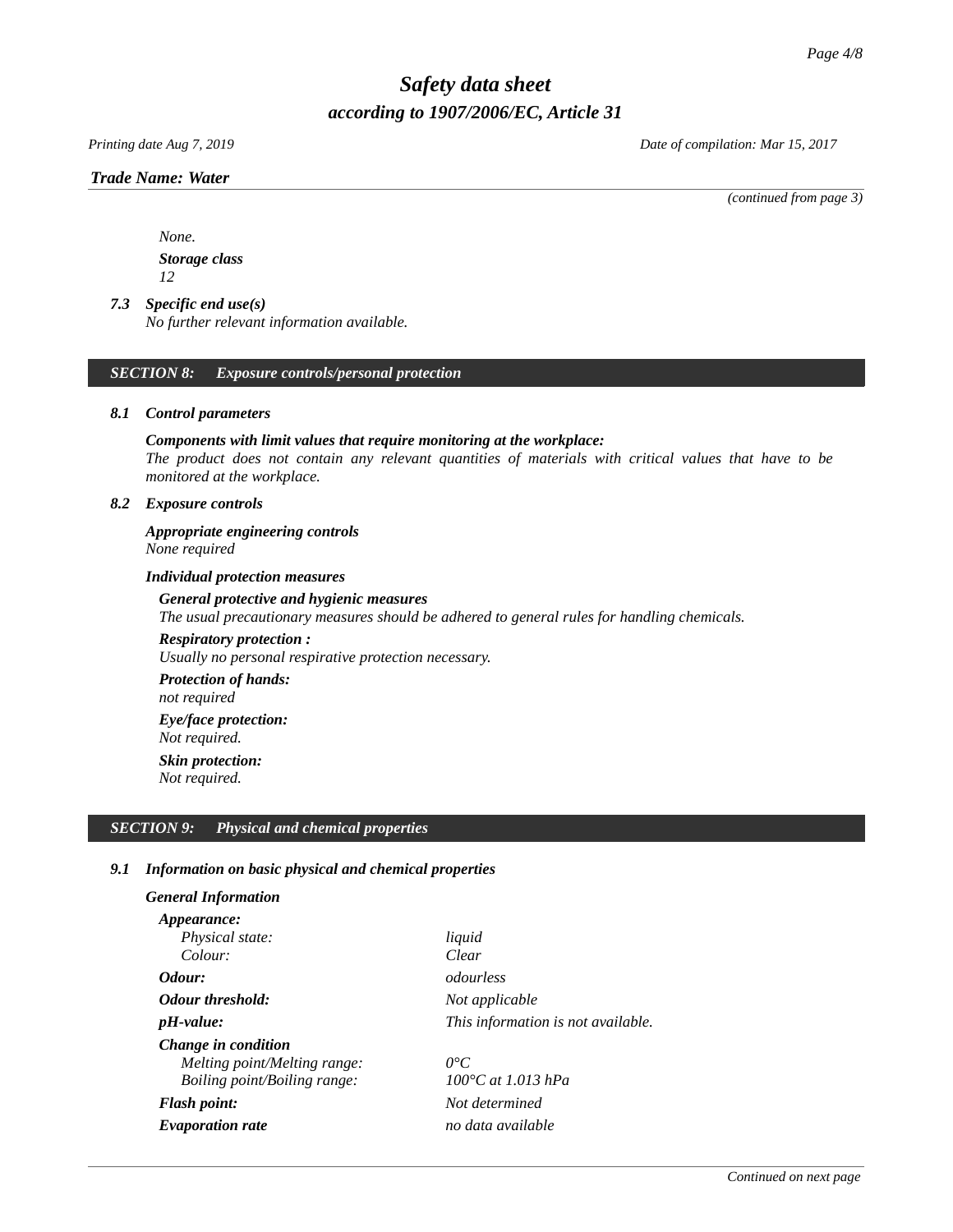#### *Printing date Aug 7, 2019 Date of compilation: Mar 15, 2017*

*Trade Name: [Water](#page-0-0)*

*(continued from page 4)*

| <b>Flammability (solid, gaseous)</b>     | Not applicable                    |
|------------------------------------------|-----------------------------------|
| <b>Explosive limits:</b>                 |                                   |
| lower explosion limit (LEL)              | this information is not available |
| upper explosion limit (UEL)              | this information is not available |
| Vapour pressure at 20 $^{\circ}$ C:      | this information is not available |
| <b>Density</b>                           | 1 $q/ml$ at 20 $^{\circ}C$        |
| <b>Relative density</b>                  | Not determined                    |
| Vapour density                           | Not determined.                   |
| Solubility in / Miscibility with Water:  | <b>Fully miscible</b>             |
| Partition coefficient (n-octanol/water): | Not determined                    |
| <i>Viscosity:</i>                        |                                   |
| dynamic:                                 | Not determined                    |
| kinematic:                               | Not determined                    |

#### *9.2 Other information*

*No further relevant information available.*

#### *SECTION 10: Stability and reactivity*

#### *10.1 Reactivity*

*This material is not reactive under normal ambient conditions.* 

#### *10.2 Chemical stability*

*The material is stable under normal ambient and anticipated storage and handling conditions of temperature and pressure*

#### *10.3 Possibility of hazardous reactions*

*Violent reaction with: alkali metals, alkaline earth metal, the product develops hydrogen in an aqueous solution in contact with metals*

#### *10.4 Conditions to avoid*

*There are no specific conditions known which have to be avoided.*

#### *10.5 Incompatible materials:*

*No further relevant information available.*

*10.6 Hazardous decomposition products: No dangerous decomposition products known*

# *SECTION 11: Toxicological information*

#### *11.1 Information on toxicological effects*

*This substance does not meet the criteria for classification in accordance with Regulation No 1272/2008/EC.* 

#### *Acute toxicity*

*Based on available data, the classification criteria are not met.*

#### *Skin corrosion/irritation*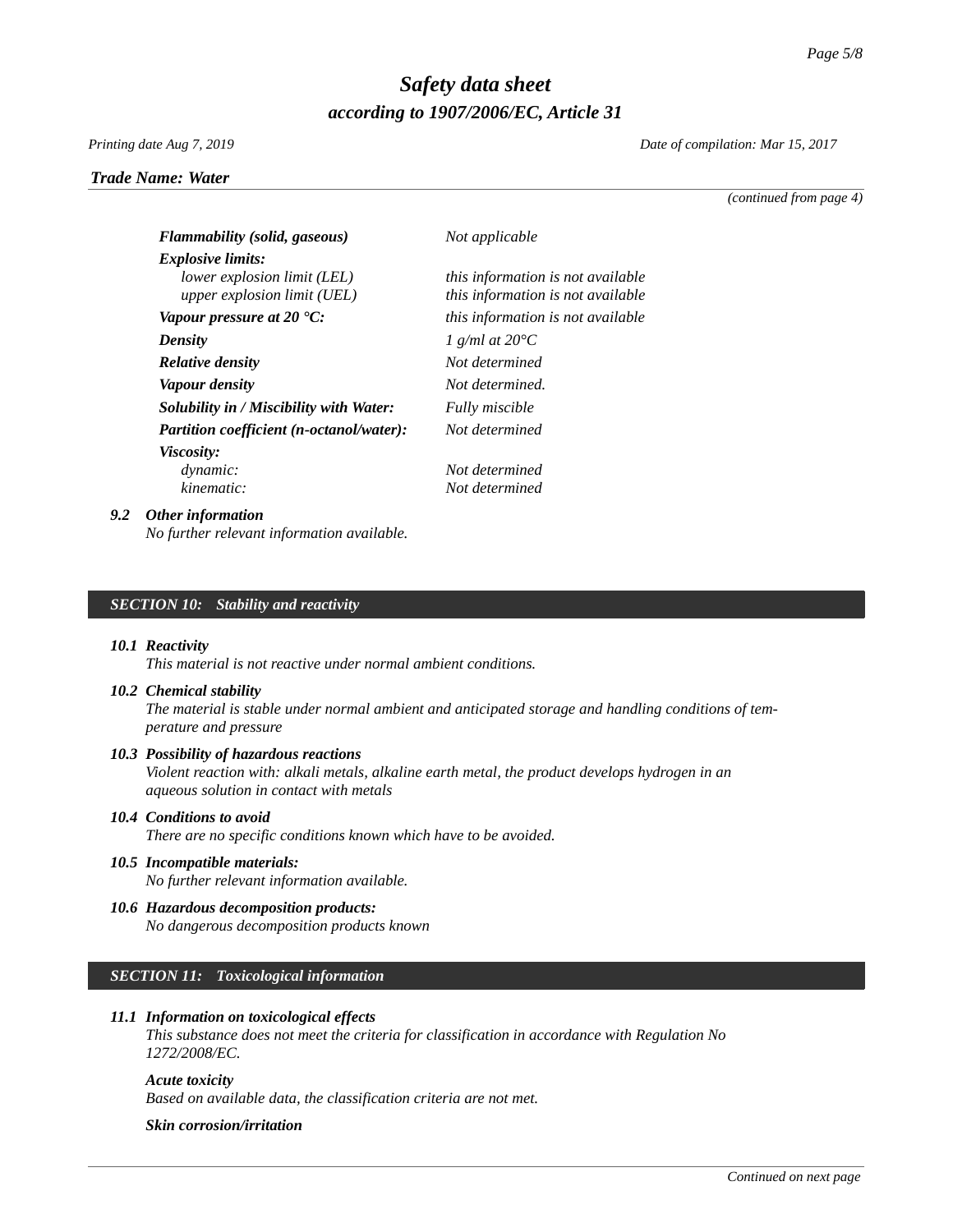# *Printing date Aug 7, 2019 Date of compilation: Mar 15, 2017*

*Trade Name: [Water](#page-0-0)*

*(continued from page 5)*

*Based on available data, the classification criteria are not met.*

*Serious eye damage/irritation Based on available data, the classification criteria are not met.*

*Respiratory or skin sensitisation Based on available data, the classification criteria are not met.*

*Germ cell mutagenicity Based on available data, the classification criteria are not met.*

*Carcinogenicity Based on available data, the classification criteria are not met.*

*Reproductive toxicity Based on available data, the classification criteria are not met.*

*STOT-single exposure Based on available data, the classification criteria are not met.*

*STOT-repeated exposure Based on available data, the classification criteria are not met.*

*Aspiration hazard Based on available data, the classification criteria are not met.*

#### *SECTION 12: Ecological information*

#### *12.1 Toxicity*

*acc. to 1272/2008/EC: Shall not be classified as hazardous to the aquatic environment.* 

#### *12.2 Persistence and degradability*

*The methods for determining the biological degradability are not applicable to inorganic substances.* 

# *12.3 Bioaccumulative potential*

*No further relevant information available.*

#### *12.4 Mobility in soil*

*No further relevant information available.*

#### *12.5 Results of PBT and vPvB assessment*

*PBT: Not applicable.*

*vPvB: Not applicable.*

#### *12.6 Other adverse effects*

*No further relevant information available.*

#### *SECTION 13: Disposal considerations*

#### *13.1 Waste treatment methods*

*No waste related measures required.*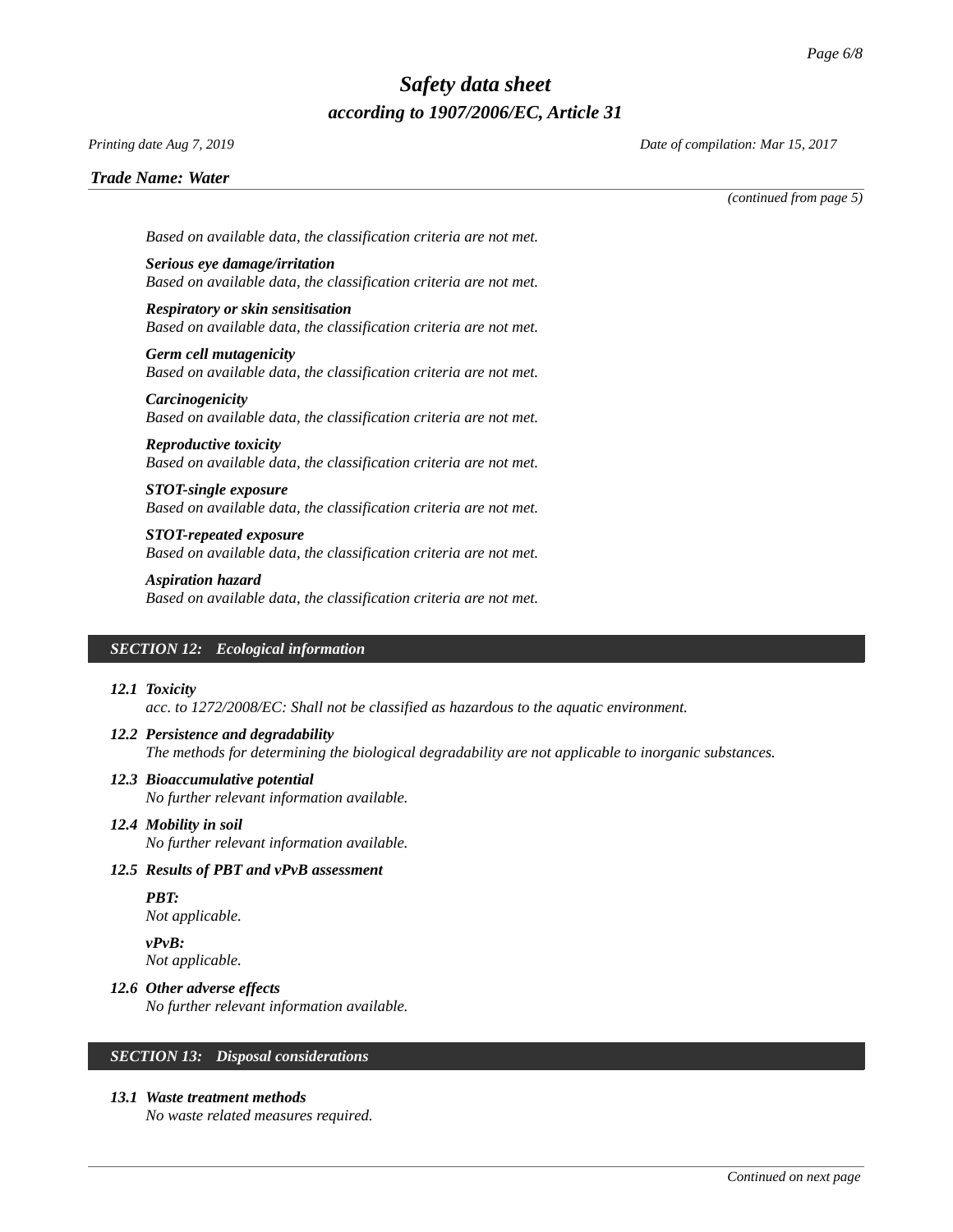# *Trade Name: [Water](#page-0-0)*

*Printing date Aug 7, 2019 Date of compilation: Mar 15, 2017*

*(continued from page 6)*

# *SECTION 14: Transport information*

*14.1 UN-Number Not subject to transport regulations*

- *14.2 UN proper shipping name Not relevant*
- *14.3 Transport hazard class(es) Not relevant*
- *14.4 Packing group Not relevant*
- *14.5 Environmental hazards: None*
- *14.6 Special precautions for user No additional information*
- *14.7 Transport in bulk according to Annex II of Marpol and the IBC Code Not applicable.*

*Transport/Additional information: Not dangerous according to the above specifications*

*UN "Model Regulation": Void*

# *SECTION 15: Regulatory information*

*15.1 Safety, health and environmental regulations/legislation specific for the substance or mixture*

*Relevant provisions of the European Union (EU) Regulation 649/2012/EU concerning the export and import of hazardous chemicals (PIC) Not listed Regulation 1005/2009/EC on substances that deplete the ozone layer (ODS) Not listed*

*Regulation 850/2004/EC on persistent organic pollutants (POP) Not listed*

*Restrictions according to REACH, Annex XVII*

*Not listed*

*List of substances subject to authorisation (REACH, Annex XIV)*

*Not listed*

*Directive 2011/65/EU on the restriction of the use of certain hazardous substances in electrical and electronic equipment (RoHS) - Annex II*

*Not listed*

*Regulation 166/2006/EC concerning the establishment of a European Pollutant Release and Transfer Register (PRTR) Not listed*

*Directive 2000/60/EC establishing a framework for Community action in the field of water policy (WFD)*